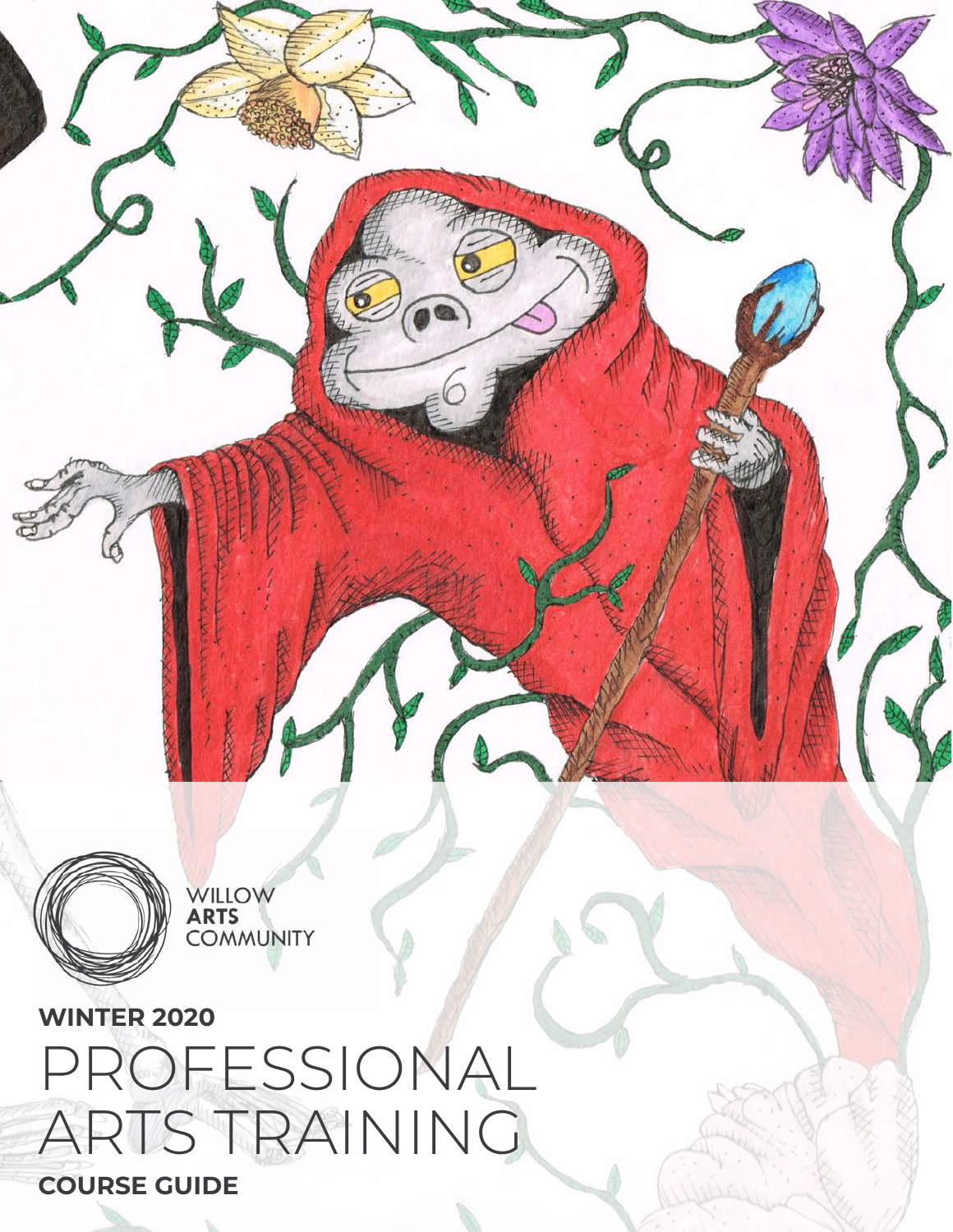# FEATURED MEMBER ARTIST | **WINTER 2020** DEVON HOPCRAFT

Willow Arts Community is a non-profit organization dedicated to removing barriers for artists living with mental illness/substance use to access creative spaces to make & exhibit work, exchange & advance skills, & expand networks.

We use the arts as an agent of social change by connecting & engaging the public through exhibitions, publications, & performances to lessen the effects of stigma & social isolation.

## **Contact Us**

thewillowcommunity.com 109 St. Paul Cres. St. Catharines, ON, L2S 1M3 thewillowcommunity@gmail.com 905-328-9277

**/thewillowcommunity /thewillowcommunity Follow Us**

## SPECIAL THANKS TO **OUR FUNDERS**









**WORKMAN ARTS** 

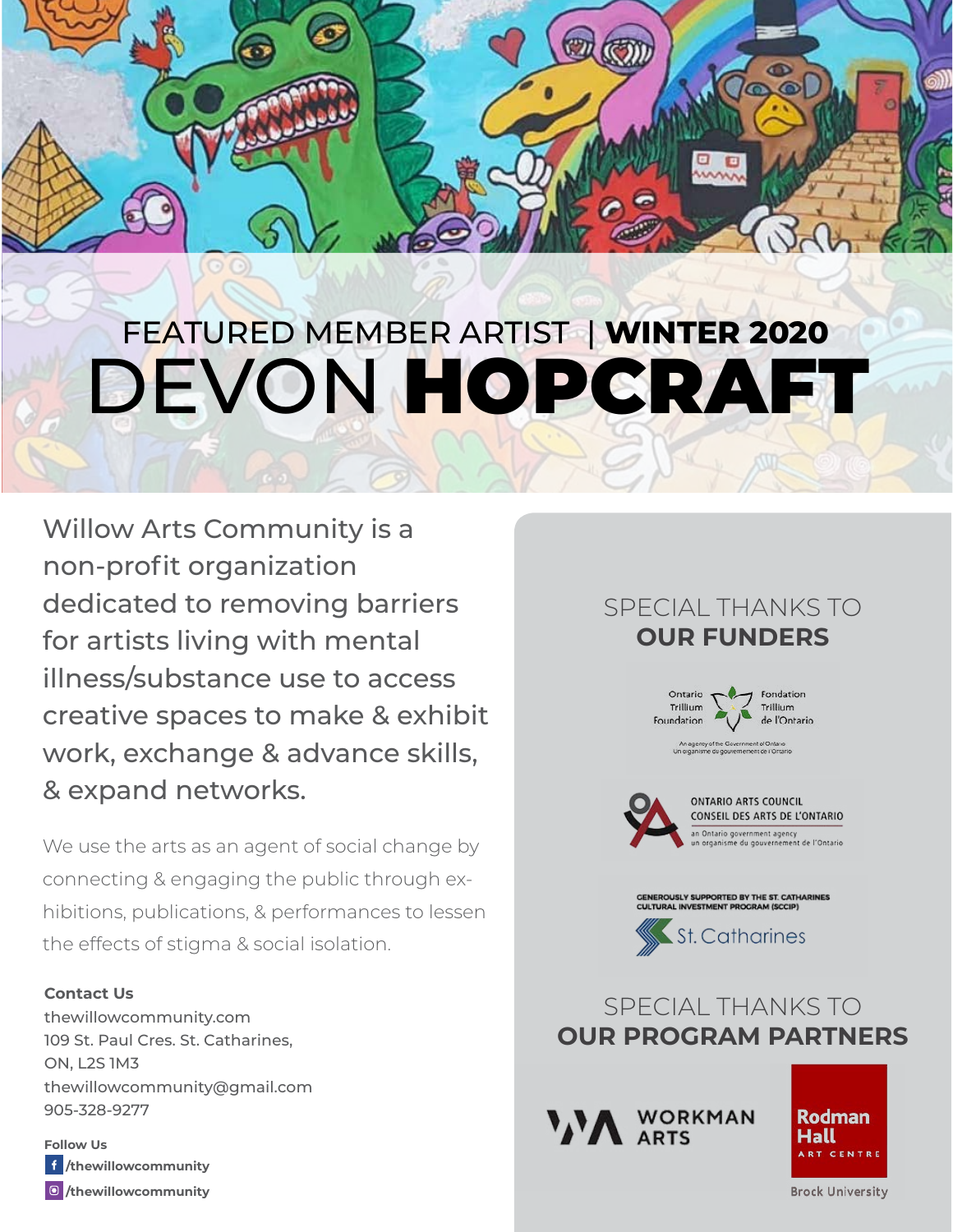## WINTER **2020** ARTIST **INSTRUCTORS**

visit **thewillowcommunity.com/arts-instructors** to learn more about our instructors

# **ELIZABETH CHITTY**

## **ANDREA EBY**

**SHAUNA** MACLEOD

## **JOE** LAPINSKI

## **AZRA** MOMIN

**JASON** LUPISH

# **MICHELLE** NICHOLLS

# **CATHERINE** PARAYRE

## **JOHN SWEENEY**

**CURTIS TYE**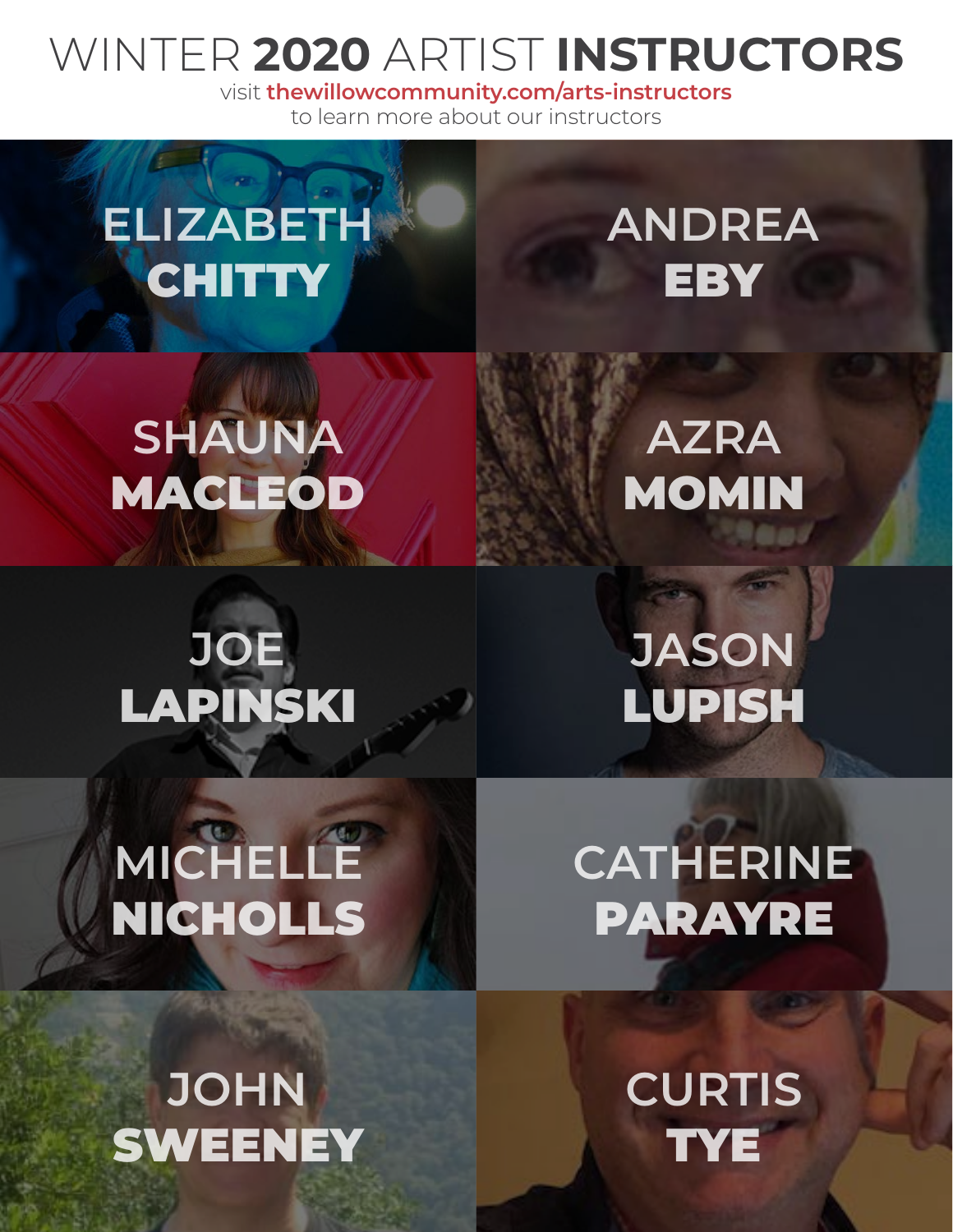

## **CLASSES**

Rodman

**Brock University** 

Rodman

**Brock University** 

Hall

Hall

## **OPEN STUDIO**

#### **MIXED MEDIA**

Member Artist Led 12 Weeks; Mondays 1:00 - 3:30 (35 Member Artist capacity)

Open Studios are a weekly hub of creativity, resource sharing, knowledge exchange, and fun! Bring materials from home or work with selected provided materials. Member Artist Heather Goulet will lead small book arts & journaling seminars this season.

## **ZINE CLUB**

**LITERARY ARTS** Catherine Parayre & John Sweeney 8 weeks; Mondays 3:00 - 5:00 (10 Member Artist capacity)



### **SONGS FROM THE WILLOW**

#### **PERFORMING ARTS - MUSIC**

Joe Lapinski & Shauna MacLeod 12 weeks; Wednesdays 6:00 - 9:00 PM (25 Member Artist capacity)

Join the band The Committed Sound Collective! Grab your instrument and come ready to explore the complete process of making an album of music: lyric writing, song composition, recording, performance, album production, & more.

## **DRAMATIC ARTS ALIVE!**

### **PERFORMING ARTS - THEATRE** Tye Curtis

6 Weeks; Thursdays 2:30 - 4:30 (15 Member Artist capacity)

This interactive workshop series will explore the light & lively side of drama/theatre performance; developing technique, exploring character development, physical expression, & techniques for self presentation.



Hall

ock University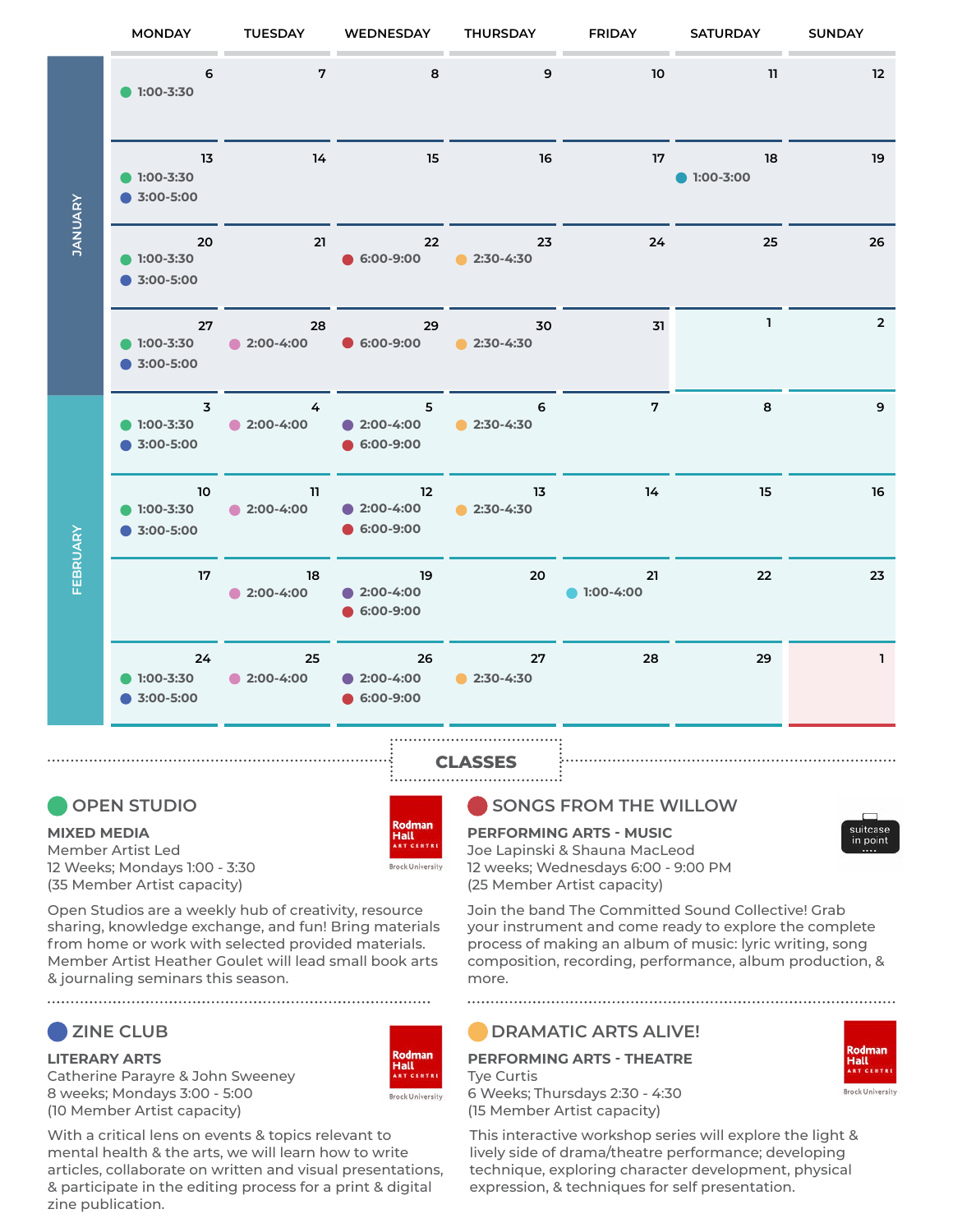

## **SELF PORTRAITS**

**VISUAL ARTS - WET MEDIA** Andrea Eby 6 weeks; Tuesdays 2 - 4 PM (15 Member Artist capacity)

Explore self-portraiture to express yourself visually, literally. Each week we will experiment with a variety of artistic styles & influences of our favourite artists through collage & painting techniques on canvas.

## **I LIVE HERE**

## **LITERARY ARTS / BOOK ARTS**

Azra Momin 6 weeks; Wednesdays 2:00 - 4:00 PM (15 Member Artist capacity)

Use mixed-media & art journaling techniques to write & illustrate a book with bound cover. These sessions will explore ideas of comfort, security, belonging & sense of self/sense of home.

**WORKSHOPS**

## **MONO-PRINTING WITHOUT A PRESS**

### **VISUAL ARTS - WET MEDIA**

Michelle Nicholls 1 workshop; Saturday, Jan 18, 1 - 3 PM (12 Member Artist capacity)

| Rodman                    |
|---------------------------|
| Hall<br><b>ART CENTRE</b> |
| <b>Brock University</b>   |

**Hall** 

**Brock University** 

Explore the boundaries & creative potential of printmaking through the practice of mono-printing without a press using "Gelli" printing plates & household materials to produce beautiful & colourful abstract works.

### **GRANT WRITING 2 - SUPPORT MATERIAL**

## **PROFESSIONAL DEVELOPMENT** Elizabeth Chitty & Jason Lupish

1 Seminar; Friday, Feb 21, 1:00 - 4:00 (12 Member Artist capacity)

Learn to develop support material for OAC grant applications & other submissions, develop skills & explore platforms for digital portfolio maintenance. Photos of selected artwork and/or headshots will be taken by a professional photographer.

## **LOOKING FOR SOME AWESOME, FREE EVENTS HAPPENING IN THE ST. CATHARINES ARTS COMMUNITY?**

This season we encourage our Member Artists to branch out beyond Willow's Arts Training and Open Studio.

Get to know other great artists and organizations in our community.

For more event details, visit: **thewillowcommunity.com/calendar**



Hall

ock University